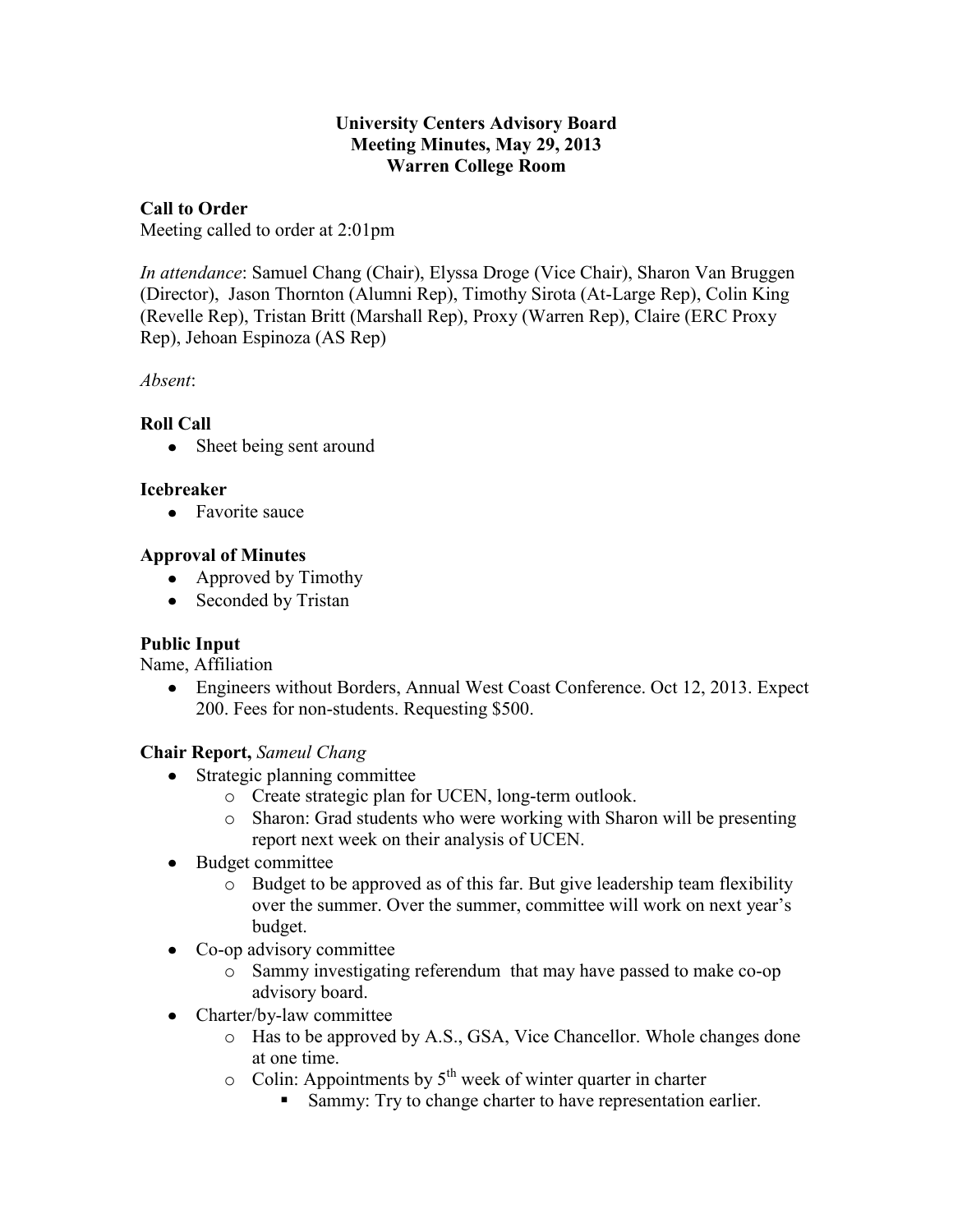## **Vice-Chair Report,** *Elyssa Droge*

- Tech fee subsidy criteria
	- o Make tech fee criteria more strict to allocate less money.
	- o Quarterly funding limit with rollover on to other quarters.
	- $\circ$  Change org cap from \$500/yr to \$350/yr to make sure more orgs get funding.
	- o New criteria:
		- Promotes diversity
			- Colin: Promotes *Principles of Community*
		- Educational events: social justice, sustainability, lectures, etc.
			- Jason: May bias
		- Event takes place at student center
		- *Actively* promoting alumni participation
		- Fund traditional events  $(3 \text{ years in a row}, \text{ with same 7 day period})$ each year)
		- Removed promotes admissions
		- And reduce dollars per students attending
		- Sharon: Criteria originally developed out UCEN's priorities at the time which included enrollment. Discussion could continue as part of strategic plan.
		- Colin: fundraiser events should not be priorities
		- **Tristan:** Good to inform people ahead of time of criteria but also important to consider strategic plan.
		- Elyssa: Could approve criteria at week zero retreat.
		- Sammy: Can inform student orgs that criteria will be subject to change. And create deadline for when criteria changes.
		- **Timothy:** Should not make funding decisions for next year without making budget for next year.
	- o Straw Poll
		- Quarterly Funding
			- Yes: 6
			- No:  $1$
			- Abstain: 2
		- Org Cap
			- $\bullet$  \$400-0
			- $•$  \$350-3
			- $\bullet$  \$300-3
	- o Timothy: Can vote on everything except additional merit next week
	- o Colin: Need to vote additional merit and quarterly funding caps same time.
	- o Tristan: Point totals more closely tied to additional merit than funding caps.
	- o Straw Poll:
		- Vote next week:  $1$
		- Vote week  $0:4$
		- $\blacksquare$  Unsure: 3